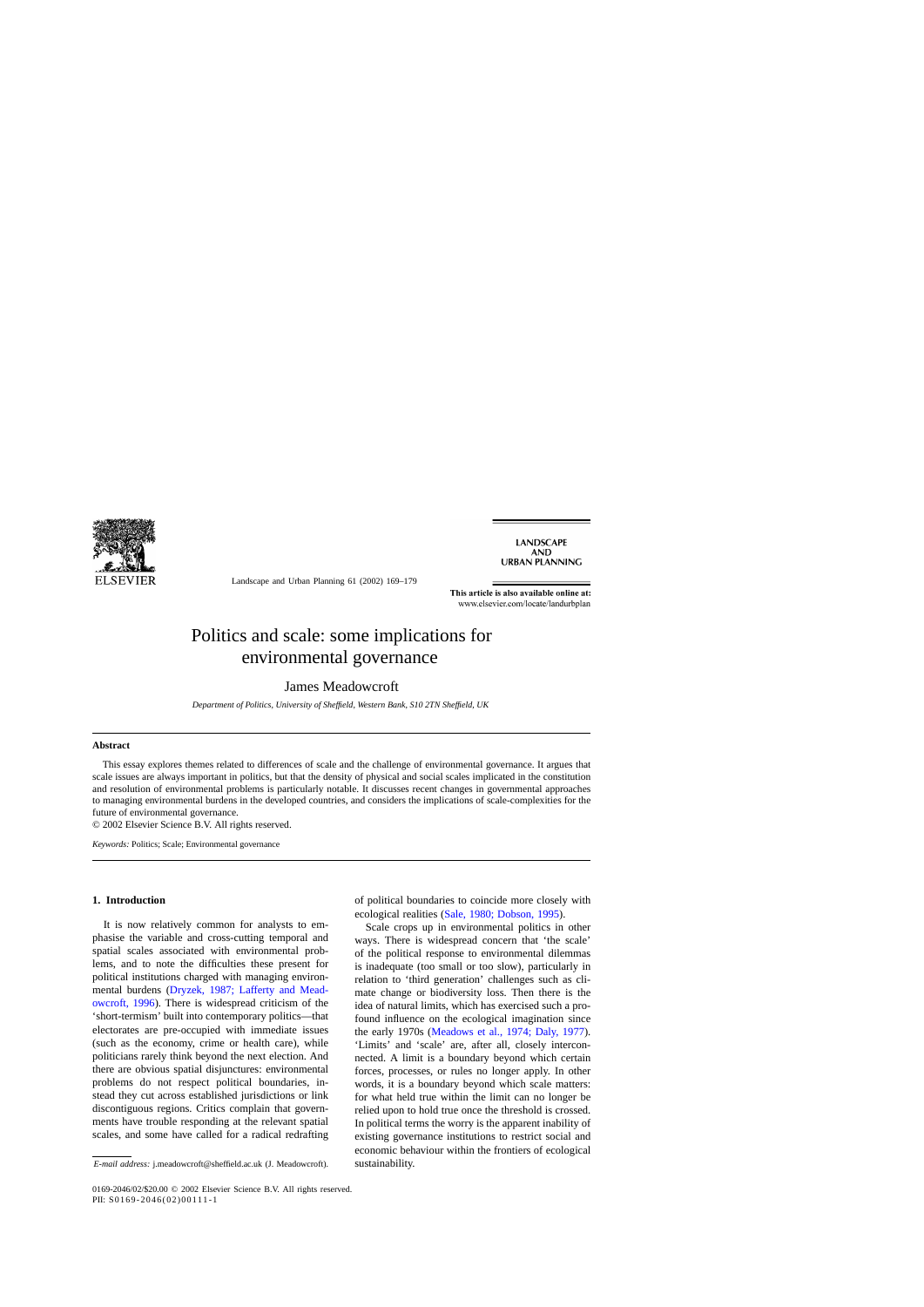<span id="page-1-0"></span>This essay will explore themes related to scale and environmental governance under three headings: scale and politics; scale and environmental problems; and scale and environmental governance.

#### **2. Politics and scale**

Real world politics is always predicated upon specific temporal and spatial scales, although these sometimes form part of the unquestioned background conditions of political life. Spatial scales relate most obviously to the territorial delimitation of political power, to the physical area over which one political structure, rather than another, holds sway. Since political jurisdictions can be divided and combined, ordered into nested hierarchies, or configured differently for different administrative purposes, the territorial matrix of politics existing at any given moment may be complex. Temporal scales relate to the ebb and flow of events, to continuity and change in government personnel, policies, and institutions, and to regular cycles which impart a periodicity to political life—elections for the president, convening of the legislature, and so on. Moreover, spatial and temporal scales interact and inter-penetrate in complex ways; and as technologies and cultures change so do these contexts of the politics [\(Braudel, 1984; Finer, 1997\).](#page-10-0)

Scale has often appeared as a central consideration in theoretical reflection upon political life. Consider just two examples. For Aristotle the *polis*, or political community, was a particular form of human association existing to promote the good life. It depended upon an intimate moral union where each citizen made some contribution to the governance and defence of the city. According to Aristotle, only as a member of such a body could human life be complete. The polis was broader than a household (which was based upon the unions of man and woman, master and slave), and had to be adequate to secure 'self-sufficiency' for economic, social, and defensive purposes. Yet the size of the polis could not be extended indefinitely. Beyond certain parameters, it would no longer be possible for citizens 'to know one another's characters', and so the 'distribution of offices and the giving of decisions' would suffer [\(Aristotle, 1946, 292 pp](#page-10-0).). Aristotle described the optimum population as 'the greatest surveyable number required for achieving a life of self-sufficiency'. In practical terms this limited the polis to a community of a few thousand individuals. Similarly, with respect to territory, the polis needed to be large enough to provide for the needs of its population, but no larger than could be defended easily by the citizenry. While Babylon was a city, it could not be a true polis for its scale was simply too vast. In other words, getting the scale right was absolutely essential to establishing an authentic political union.

This idea of an appropriate 'proportion' in political life was important elsewhere in Aristotle's argument for example, in relation to political stability. Just as the beauty of a human form or of a work or art could be compromised by exaggerating one feature beyond a certain limit (no matter how perfect that feature might be regarded in isolation), so a constitution could be undermined by unilateral emphasis on one element, or by an unchecked growth in the influence of one group or class. Beyond a certain point tolerable strains would become unmanageable, the political order would be compromised, and a new regime would emerge. Again, scale mattered; but here it was with respect to the interaction of the different parts making up a functional whole.

For Hegel, it was the broader horizons of the 19th century European state which provided the appropriate institutional context for politics. While admiring the Greek ideal of citizenship, Hegel noted the parochial character of the city-state, and the naiveté of the all-inclusive form of unity on which it was predicated. He maintained that in the wider, complex, and differentiated life of the (country) state, valid elements from the politics of antiquity could be reinterpreted in a new context. Here the ethics of the family, economic life, and citizen loyalty could develop more fully, and the individual could acquire freedom to make a worthy contribution to the common life [\(Hegel, 1952\)](#page-10-0). The state provided a framework for morality, ultimately making possible the achievement of the finest features of human civilisation. Again, scale mattered: the state constituted a setting that transcended the narrow concerns of locality, but stopped short of the abstraction of universal or trans-national fellowship.

In Hegel's theory temporal scales were also central. It was not just (as it had been for Aristotle) that with time all things change. But rather that a canvas spanning millennia was required for human civilisation to mature, for freedom to be realised on an increasing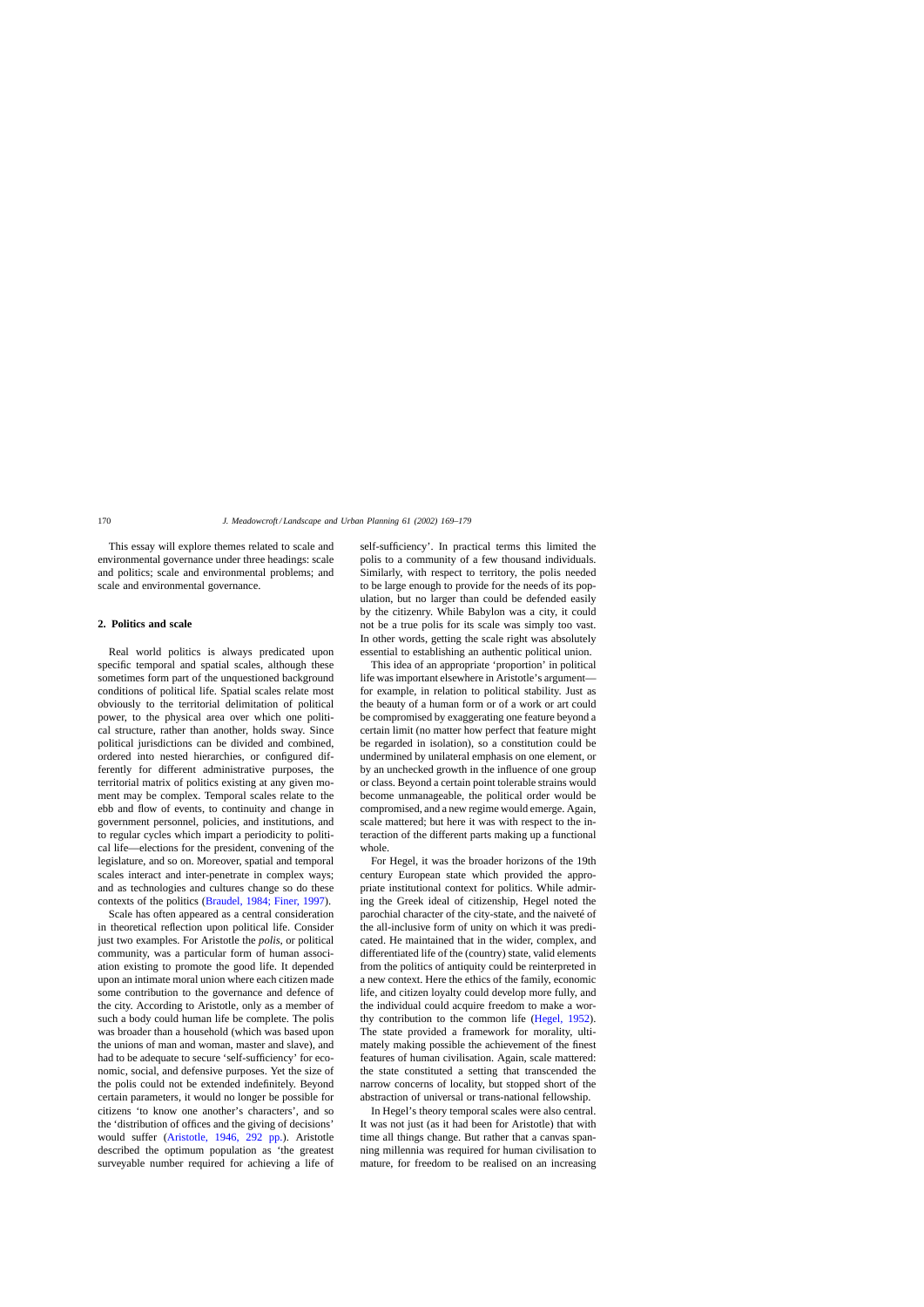scale, and for the universal spirit to come to know itself [\(Hegel, 1956\).](#page-10-0) Nor was time homogenous: the slow pace of everyday events—bounded by a particular cultural matrix—could accelerate dramatically at points of transition when 'world historical' figures walked the stage, expressing the spirit of a new age and forcing the pace of change.

Separated by more than 2000 years, these theorists reflected concerns with scale manifest in the political worlds in which they lived. Many of the features of contemporary political systems—which carry forward experience with earlier political forms—can also be understood as relating to the management of scale. Distinctions between *executive*, *legislative* and *judicial* functions establish boundaries among different spheres of political authority and help to prevent the emergence of unchecked political power. *Written constitutions* establish legal limits to political intervention, define the responsibilities of various bodies, and specify processes by which rules of the political game can be amended. *Representative institutions* provide a way to combine a specialisation of political function with a measure of popular control, making possible a form of democracy for territories and populations larger than that known in the ancient city-state. *Party* provides a mechanism to aggregate and discipline large numbers of political personnel to contest elections and exercise power.

Issues of political scale continue to pre-occupy theorists and practising politicians today. Think, for example, of ongoing debates about 'globalisation', about deepening European integration or enlarging the Union to the east, and about the pace at which all these developments are occurring. Questions of economic efficiency, political effectiveness, legitimacy and accountability, and the constitution of collective identities (whether sub-national, national or supra-national) are all central to these discussions; and each of these is understood to be related in some way to matters of scale. They depend on the questions—how much? how far? how big? how soon?

Stepping back from these immediate controversies, it is worth pausing to consider prominent scalar features of contemporary political life. Territorially, the country-state remains the sovereign unit recognised by international law: each portion of the globe (with a few exceptions such as Antarctica) belongs to one and only one state. These states are sub-divided into territorial governance units—provinces, 'states', counties—which (particularly in federal systems) can have substantial power and autonomy. Below these lie the local governments of cities, towns and rural communities. 'Above' the level of the country-state stand institutions of regional and global governance which achieve their most inclusive form in the United Nations system. But while the scale here is wider, the lines of formal authority and the depth of political integration are weaker. Officially, power still resides with the sovereign sphere of national decision-making.

Yet there are many inconsistencies in this formal hierarchy of scale. Territory and population do not necessarily go hand in hand, so geographically extensive states may have small populations, and geographically restricted states may have large populations. Indeed, mega-cities (such as Mexico City or Shanghai) take up more room and have more inhabitants that a substantial proportion of the countries represented at the United Nations. Moreover, the formal autonomy of states has always been constrained by real differentials of economic and military power. Only the most powerful countries have ever even approximated the idea of the free and self-determining 'sovereign' state. With increasing integration of global production systems, high capital mobility, and growing international trade, even the most powerful states find their room for manoeuvre circumscribed. And there is little doubt that over past decades the continued elaboration of structures of international governance has further delimited the parameters within which individual states may act.

It is equally important to appreciate just how much of political life cuts across the 'vertical' divisions of the formal hierarchy. All sorts of political problems cross jurisdictions; feelings of identity coincide only approximately with established borders; while common interests and concerns unite geographically remote constituencies. Many organisations (ranging from multi-national companies to churches, labour unions, and environmental groups and other NGOs) find themselves acting in political 'spaces' which cut across conventional boundaries. And territorially rooted institutions are constantly being stretched to engage with issues which escape their jurisdiction or infiltrate their frontiers. These 'horizontal' or 'diagonal' political linkages and structures are not a recent accretion, even if they have received more attention from political scientists is this era of 'globalisation'.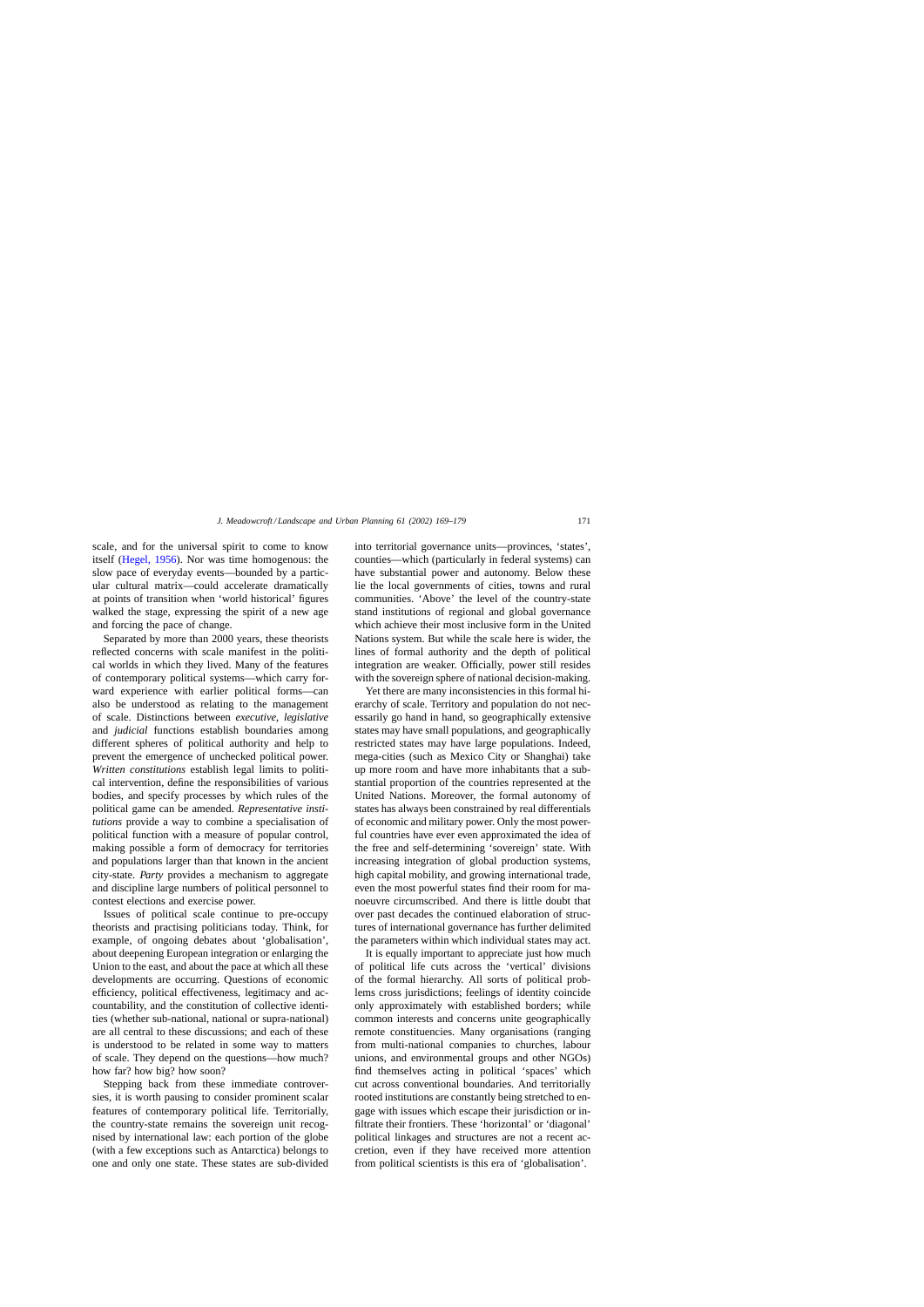<span id="page-3-0"></span>What of the relevant temporal scales? From the standpoint of voters and politicians, there is a linear flow of events, measured in weeks and days, that constitutes the continuing material of which politics is built—this protest by farmers over subsidy cut-backs, that negative report from the prisons inspector; this threat of trade sanctions, that negative opinion poll, and so on. These everyday events are ephemeral, but are anchored in more stable conflicts and dilemmas which help characterise the texture of a more enduring political context. There is also a rhythmic time, defined by cycles that make and remake politics—the presentation of the budget, the sessions of parliament, elections for office. Here change and stability are associated with an established periodicity. Finally, there is time from the perspective of institutions themselves—where political personnel and immediate pre-occupations may change at a relatively rapid rate, but the longer term practices and patterns of interaction evolve at a more measured pace.

Recent commentators have emphasised the increased pace of change in the modern world, the compression of time and space as technology has drawn the world together and altered our conceptions of fast and slow, near and far [\(Giddens, 1990; Beck et al.,](#page-10-0) [1994\).](#page-10-0) Yet political time remains highly variable, and longer periods of stability or incremental change are punctuated by phases of rapid development, where sweeping changes are realised in the space of a few weeks or months. Time remains uneven in another sense too, with various domains of social life appearing more dynamic or quiescent at any given moment.

Finally, it is important to emphasise that political scales are not arbitrary. For example, the 4–5 years electoral cycle with which we are so familiar appears essentially conventional. Could we not adopt terms of 3 or 6 years for our representatives? In fact, some jurisdictions do operate electoral politics on just such a basis. And yet, there also seem to be underlying constraints: the idea of holding national elections four times a year or just once in a decade appears incongruous. Clearly the established periodicity reflects some sort of balance between the advantages of a longer term (providing time for politicians to learn their jobs and to get things done, reducing the disruption generated by elections, and so on) and of a shorter term (greater accountability, more frequent opportunities for electors to ditch unpopular governments, and so forth). And the form of this balance relates in turn to wider rhythms in the lives of individuals and organisations. That a particular district is now part of one country, rather than of its neighbour, might be ascribed to a peculiarity of history—a military advance which stopped because of bad weather or a swap organised by delegates at peace negotiations. And yet such an 'accident' creates a political reality that rolls forwards through time and may only be challenged in exceptional circumstances: another war, a referendum on independence, and so forth. In other words, features of scale are already 'hard-wired' into the political world, and while these are not immutable nor are they infinitely malleable.

#### **3. Scale and environmental problems**

The scale of environmental problems can be conceptualised in various ways. In the first place, there is the scale of the *physical impacts* of a given activity on natural processes—the effects of a particular disturbance, and how these are distributed in space and time. Impacts may be confined to a relatively small area or widely dispersed. They may be of short duration or persistent. As time passes, additional consequences of an original impact may emerge, the spatial distribution of effects may alter, or a gradually accumulating burden may provoke an abrupt change in environmental state. Material impacts on natural systems can be assessed by physicists, chemists, biologists, and ecologists, and they may be expressed in figures of parts per million, species counts per hectare, and so on. Needless to say, as the scale over which such impacts are being tracked changes, so too will perspectives on their relative significance for different kinds of biospheric processes.

Yet all this is only to begin to get to grips with scale. After all, environmental disturbances are only defined as 'problems' because they are experienced as problematic by humans, because they are perceived to have consequences for our health or welfare, because we are shocked when established expectations are frustrated, or because we are disturbed by changes our intervention are causing in the non-human natural world. And as *social phenomena* their scale dimensions relate not just to physical processes but to social structures, practices and understandings. Physical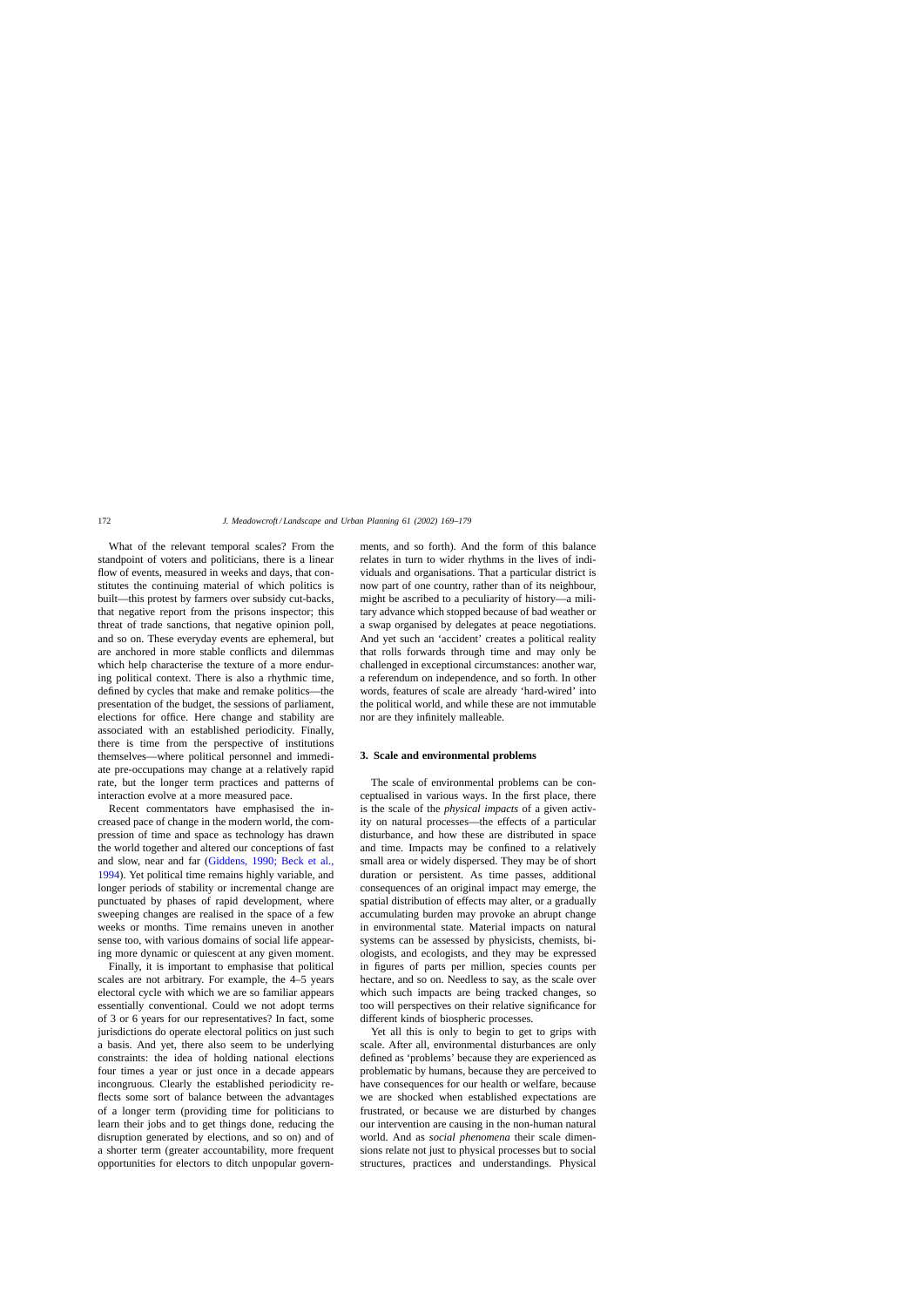*J. Meadowcroft / Landscape and Urban Planning 61 (2002) 169–179* 173

impacts generated by a given activity will be linked to a complex of societal impacts; and the scale-profiles of these physical and these social impacts will be similarly coupled. But this coupling is 'loose' rather than determinate. Societal impacts and impact-scales are mediated through culture, economy and politics, and are constructed and re-constructed through conflict. In a different economic and political context physically similar environmental burdens may lead to quite different cumulative societal effects. Moreover, the human activity that causes a given physical impact will be part of a social practice which will itself be more or less deeply embedded in a broader system of socio-ecological interaction. Thus, an appreciation of the scaling of physical impacts on natural systems is a necessary, but not yet a sufficient, condition for understanding scaling in the social constitution and resolution of environmental 'problems'.

Levels of economic and technological development, population densities, asset and income distributions, cultural norms, political and administrative forms—all influence the way environmental problems are perceived and managed across both space and time. Starting from a given 'problem', it is possible to track the scale of its reach—'forward' into the domain of social consequences and 'backwards' into the realm of social causation. For such an effort it is particularly important to consider: the way physical impacts effect the perceived interests of particular societal groups; the character of the practice with which the impacts are associated and how this is embedded within the larger socio-ecological formation; and the distribution of social power resources and the character of the institutional frameworks within which solutions are to be worked out. Of course, environmental 'problems' are not given, but are defined by human agents. Redefining problems may shift the configuration of relevant scales, and this is a typical discursive strategy for those involved in environmental conflicts.

To see what this means in practice, let us consider a reasonably straight forward example of a controversy involving a choice between development and conservation. It involves a proposed extension to a quarry in the UK. The working in question has been in existence since the early 1980s, extracting fluorspar (for the chemical industry) and associated limestone

(for construction aggregates) by open cast methods. The site also serves as a landfill, with building and industrial waste being trucked in from nearby urban centres to full the void. What is particular about this operation is that it is situated within the protected landscape of the Peak District National Park. Historically, mining has been an important industry in Derbyshire and there are a number of active mineral sites within the UK's first National Park. Nevertheless, opponents argue that the local planning authority should refuse to grant an extension for this quarry, and should ensure a speedy restoration of the site.

What sort of scale issues are involved in this debate? In physical terms, the proposed extension would nearly double the size of an existing working, creating an operational area of about 7 ha. Located just below the skyline on an exposed hillside, the quarry is visible from an area of about  $15 \text{ km}^2$  along the Derwent valley. One and a half million tons of rock (a modest amount in terms of modern mineral operations) would be extracted, and a similar quantity of inert waste would be imported as landfill. Truck movements would extend to a radius of about 30 km from the quarry. Extraction would take place over a 15 year time frame, with a further 3 years for restoration—assuming, of course, that no further extension applications were forthcoming.

How do these physical impacts translate in social terms? The most obvious environmental impact is to the landscape. Several thousand homes and many kilometres of public roads and footpaths have long distance views of the quarry from the far side of the valley. Inhabitants of the village located nearest the workings would be effected by noise and blasting. Truck movements concern a wider constituency, as the district has a poor highway network and suffers heavy traffic congestion. Moreover, because the area is a popular tourist destination and the site is situated within a National Park, the application has attracted critical attention from ramblers and conservationists across the country. Thus, the social 'footprint' of this quarry extends far beyond the area of immediate environmental dislocation.

Issues of scale feature prominently in the campaigns mounted by both sides. Quarry supporters emphasise that the mineral industry has long been an employer in the region, that the visual impact is similar to that from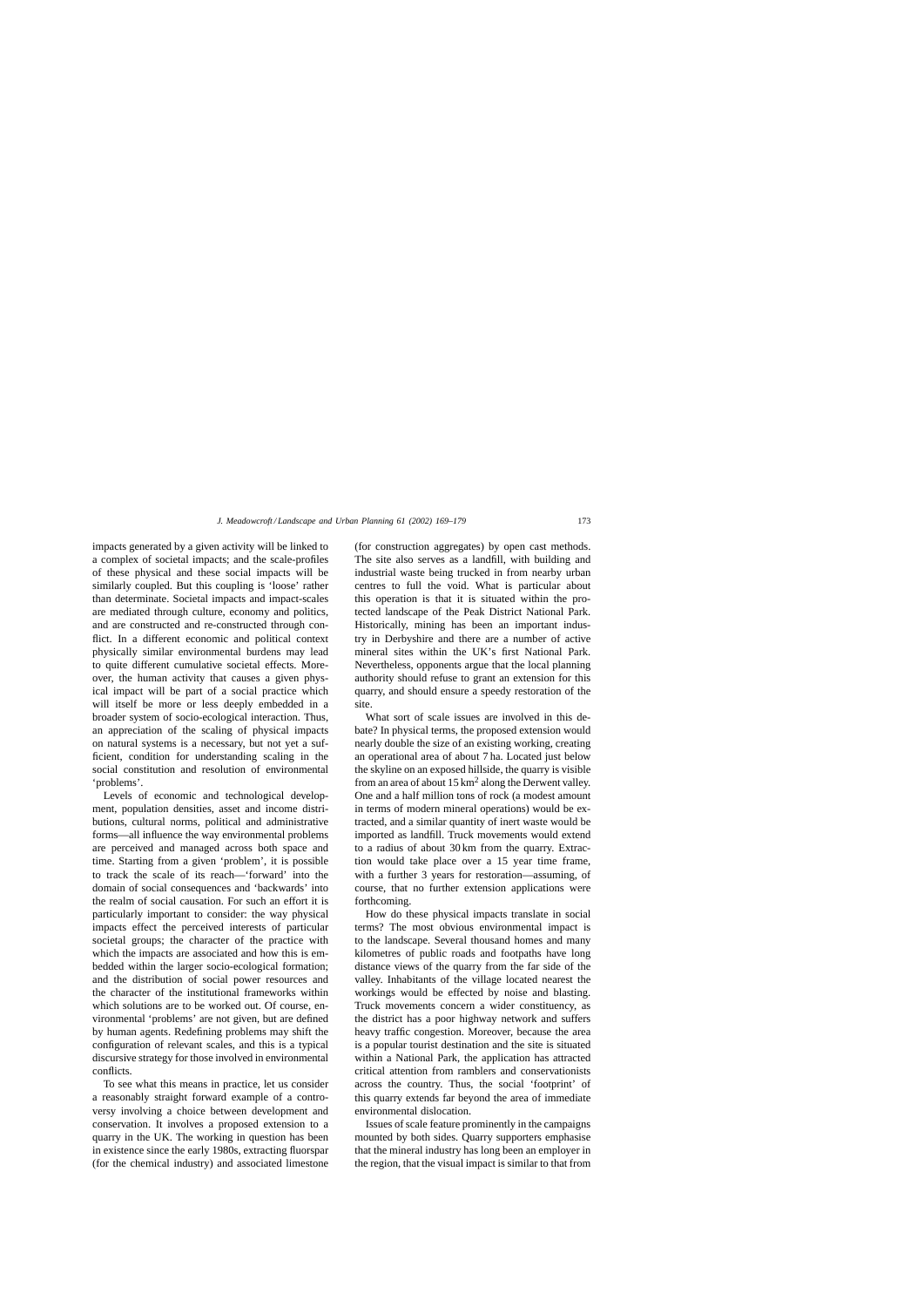other existing or abandoned quarries, that limestone extraction and sale would make the fluorspar operation practical and profitable, and that disruption will be for a limited period. Opponents argue that tourism is now a bigger employer in the area than the mineral industry, that the proposed development would take 10 times more limestone (per tonne of fluorspar) than is currently permitted, that the operation is in close proximity to a 'Site of Special Scientific Interest' and two 'Scheduled Ancient Monuments', and that by 2018 the quarry would have been operating in the National Park for nearly 40 years—a significant proportion of a human lifetime.

Even this does not exhaust the ways social scales bear on the dispute. For example, there is a degree of local tension because supporters of the development complain that opposition has been stirred up by 'incomers'—non-natives of Derbyshire who have moved to the area, in part because of its beautiful scenery. Patterns of international trade are also relevant, for the company which operated the UK's only fluorspar processing facility recently withdrew from the industry after its major client shifted to a Chinese supplier. Local opponents have tried to draw attention to wider environmental impacts—that transport emissions are relevant to air pollution and  $CO<sub>2</sub>$  emissions policy, for example. In a final irony, the landscape which quarry opponents are trying to protect was itself largely created by mineral extraction: the Derbyshire ore field has been worked for more than 2000 years. Indeed, the 'Ancient Monuments' that lie close to the extension site are actually the remains of 17th century lead workings. Yet the conservationists point out that the scale of contemporary extraction is very different from the working of earlier generations: mining now employs but a few percent of the work force, and yet modern equipment can shift huge volumes of material in days rather than years. Whether or not the development actually goes ahead is to be determined by the local planning authority acting under guidance provided by national government.

This example has been presented at some length, precisely because it is relatively simple. At issue is an essentially local disturbance, with some broader societal interest. Moreover, there is *virtually no uncertainty over the character* of the physical impacts themselves. The argument is simply whether the effects are to be deemed acceptable, and how costs and benefits are to be distributed among different social groups (the minerals industry, nature lovers, etc.). Yet still the relevant social scales are tangled, and a great deal of detailed contextual knowledge would be required to predict how the issue will ultimately work out in political terms.

Many environmental problems involve considerably more diverse and uncertain physical impacts, and the range of effected social groups and implicated social practices may be vastly more complex. Consider issues such as the prudent management of an off-shore fishing resource (such as the Newfoundland Grand Banks); disposal of a disused oil platform (such as the Brent Spar); or the reprocessing of nuclear fuel (at Sellafied, in the UK, for example). In each case there is considerable uncertainty about physical effects and impact scales, and the social, economic and political repercussions extend far beyond the immediate theatre. And this is to say nothing of even more complex challenges raised by issues such as climate change or the wide-scale release of genetically modified organisms.

General patterns in the coupling of physical and social scales, and in the difficulties they present to those concerned with practical solutions, are discernible; but so much depends upon the particular circumstances. An impact which touches many people, or extends over a large area, might be thought a prime target for political action. But the scale of the effect may mean it is simply accepted as part of the way the world is, or that actors are deterred from attempting to address such a broad issue. Practices with highly visible and immediate effects are generally more likely to attract a regulatory response than practices with discrete or remote effects. But public anxiety over impacts that cannot be perceived directly (such as radioactive or chemical contamination) may mean that the converse is the case. Thus, it is impossible—on an a priori basis—to determine in advance just which social scales will be relevant as an environmental problem takes physical form: for the scales will be partly determined by the understandings of the actors themselves, and by their interactions as they construct the problem and delimit the possible solution-space.

In this context it is worth briefly discounting the potential of the idea of 'natural limits' to radically simplify the tangled scales involved in environmental controversies. Environmental critics have long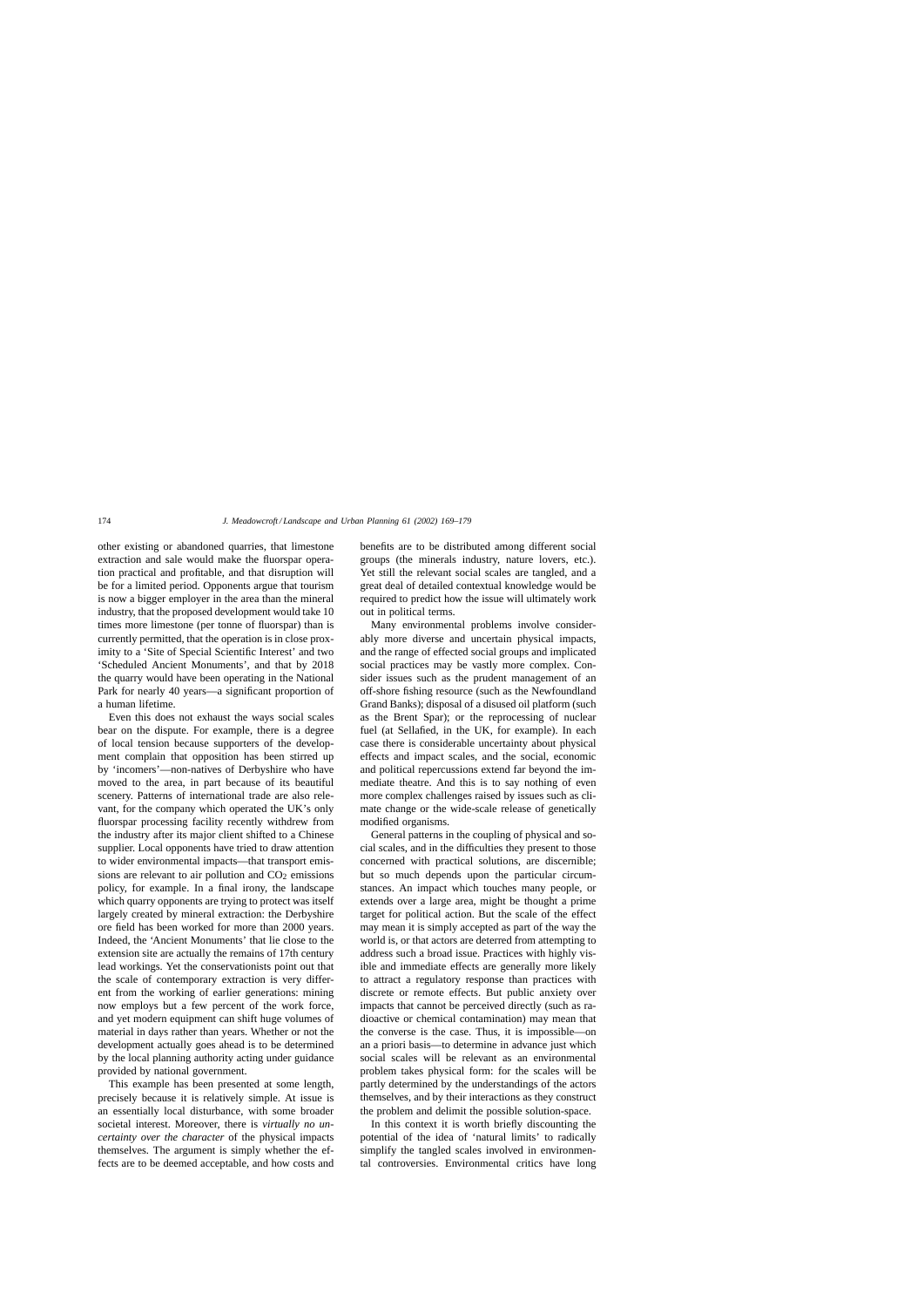<span id="page-6-0"></span>juxtaposed the image of a finite planet with a limited carrying capacity to the ceaseless quest for economic development. The idea of natural limits has been invoked to suggest that the scales to which we really need to pay attention are those where such limits may be breached: in Daly's idiom, the environmental Plimsoll line beyond which lies potential catastrophe ([Daly, 1991\).](#page-10-0) The collapse of the Grand Banks cod fishery of eastern Canada in the early 1990s provides a good example here—for the disappearance of the fish was directly related to the scale of extraction: at a certain point the size of the catch surpassed the rate at which the stock could recover, and the fishery was 'mined' to exhaustion.

The difficulty is that while the analogy between a single resource and the global ecosphere is suggestive, it is not clear that it takes us much further. In the first place there are very many different physical limits on resource extraction and waste deposition, operative over many different scales, and these limits are being approached at different rates ([WCED, 1987\).](#page-10-0) Second, in many cases these limits are 'elastic', so the result is less straightforward than a simple collapse, involving a complex trade-off among values. Moreover, the limiting factor in each specific context is often unclear, nor is it always evident which contexts should be prioritised. Even when there is agreement in principle over the existence of a particular limit, there may be uncertainty (and argument) over what that limit actually is, how closely it has been approached, and the risk entailed by drawing nearer still. And even where agreement existed upon all this, that would not alter the cross-cutting scales that might be involved in the practices generating the environmental pressure, in the networks of interest among whom the cost and benefits of remedial action would be distributed, and in the political and social structures involved in the design of any solution.

#### **4. Scale and environmental governance**

Over the past three decades there has been a remarkable evolution in the general approach to the management of environmental burdens in the developed industrial states. As many analysts have noted, for much of the first decade following the initial establishment (in the late 1960s and early 1970s) of the institutions of modern environmental governance policy-makers were influenced by a particular set of assumptions about the character of the environmental challenge and the appropriate remedy [\(Weale, 1992;](#page-10-0) [Glasbergen, 1996; Janicke and Weidner, 1](#page-10-0)997). Environmental problems were largely understood as a by-product of industrial development and the new affluence. There was quiet optimism about the capacity of governments to manage pollution and arrest further environmental degradation. The focus was on cleaning up accumulated contamination and 'end of pipe' treatment of continuing discharges. Regulatory mechanisms, focused on particular media (air, water, land), formed the mainstay of the pollution control infrastructure. Dedicated environment ministries (and or agencies) were charged with orienting the nationally focused clean-up efforts. By the mid 1990s, however, these assumptions had largely been eclipsed. The new perspective was more cautious: it gave increased recognition to the complex and contested nature of environmental issues, and accepted that they would remain of acute concern for the foreseeable future. The environment was now seen to present problems to developing, as well as to developed, countries. Emphasis shifted to 'integrated pollution control' (across media), and to including environmental considerations in the work of all government departments and agencies. And attention began to be focused on efforts to prevent pollution, modify production processes and even transform patterns of consumption. The idea of sustainable development with its emphasis on viewing economic, social and environmental dimensions together—was associated with many of these shifts [\(Lafferty and Meadowcroft,](#page-10-0) [2000\).](#page-10-0)

It is possible to interpret this change in the prevailing management paradigm as a re-conceptualisation of the scales at which environmental problems (and potential solutions) are to be approached. From the vantage point of the later understanding, it appears that on each dimension there has been movement from a narrow or partial view to a broader a more comprehensive vision: from some countries to all countries; from naive self-confidence to a more mature appreciation of complexity; from reliance on a single dedicated ministry to insistence on all ministries; from clean-up to prevention; from almost exclusive dependence on regulation to a balanced portfolio including negotiation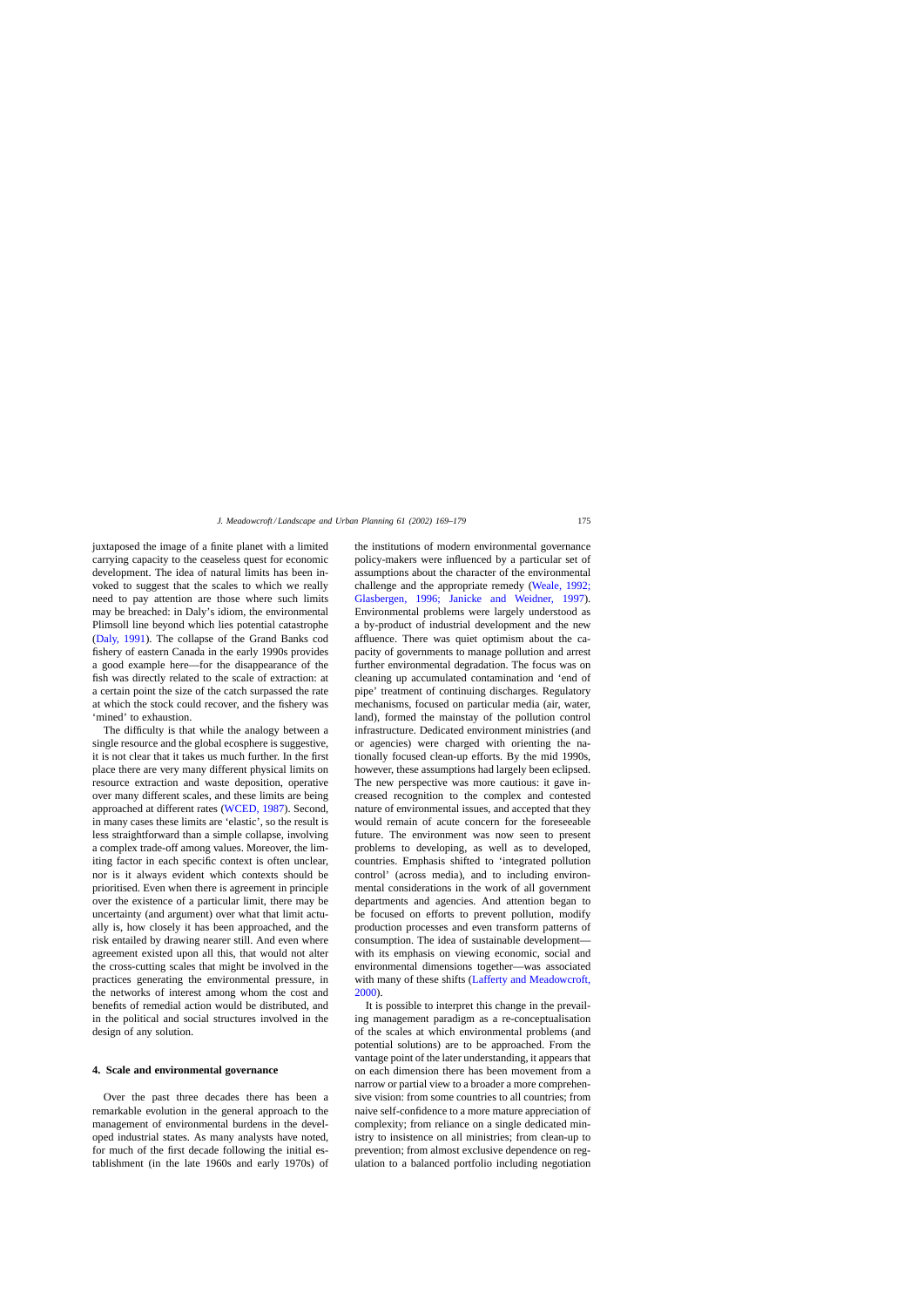and tax-based instruments; from national responsibility to international collaboration; and so on. Presenting these shifts in scalar perspective in a more synthetic light, one could say that: on the one hand, there has been a realisation that the physical scale of the human impact on the non-human natural world has reached a point where not just local or regional, but truly global ecological processes are being effected; and on the other hand, there has been an acknowledgement that the social practices which give rise to environmental stress are more deeply embedded, the range of effected interest are more substantial, and the magnitude of the necessary social reforms are larger, than was first imagined.

Yet this idea that the scale-shift in the prevailing approach to managing environmental burdens has been towards the wider and the more comprehensive is somewhat misleading. For with movement in this direction there has also been an increase in the diversity, specificity and complexity of initiatives. Innovations associated with more recent approaches have everywhere been *layered on top of* pre-existing structures and processes, rather than serving as replacements for them. Remedial clean-up operations and 'end or pipe' treatment, for example, remain fundamental to the pollution abatement strategies of the developed countries (continuing to absorb huge financial resources and the attention of officialdom), even as experiments with prevention strategies and attempts to modify production and/or consumption patterns get underway. The emphasis on market-based or negotiated environmental instruments has not supplanted established 'command and control' routines, but has been added to them. Thus, while the new approach to environmental governance appears to emphasise broader scales, and the locating of problems and solutions in wider contexts, it is also leading to more variegated and complex practices.

Consider three areas on which there has been considerable movement since the late 1980s: the internationalisation of environmental governance; the emergence of more comprehensive approaches to environmental planning; and the development of multi-partite environmental governance ([Lafferty and](#page-10-0) [Meadowcroft, 2000\).](#page-10-0) In some way each corresponds with this image of a shift towards a wider scale in the approach to managing environmental burdens. The proliferation of regional and international initiatives and accords (including the Climate Change and Biodiversity Conventions, Protocols under the Convention on Long Range Transboundary Air Pollution, and increased involvement of the European Union in environmental issues) ([Schreurs and Economy, 1997\)](#page-10-0) represents a step up from the relatively narrow arena of national regulation, to address issues on scales that correspond to wider physical and social impacts. The adoption in OECD states of national environmental policy plans and sustainable development strategies ([Janicke and Jorgens, 1998\)](#page-10-0) signals a move to consider environmental impacts across society as a whole and to adopt a longer term approach to their management. And the tendency for governments to draw social partners (including business and NGOs) into dialogue to develop agreed responses to environmental challenges ([Meadowcroft, 1999c\)](#page-10-0) heralds a partial opening of previously closed policy networks, and a widening of the range of social actors whose input is considered significant for the social management of environmental problems.

Nevertheless, each of these developments has also added to the diversity and complexity of the system of environmental governance. Regional and global environmental regimes have not replaced national regulation and initiatives, but rather have generated an elaborate, multi-tiered system of governance, which actors at all levels find difficult to navigate. National plans have provided overviews and contributed to certain kinds of policy 'integration'. But such plans have been established along side existing processes of planning (such as national budget cycles, and land use planning systems) creating a more heterogeneous whole. Moreover, national plans have been accompanied by the development of specific plans of all sorts (for sub-regions and localities, for particular economic sectors such as transport, for environmental themes such as waste disposal, and so on). Here general objectives become more concrete, but they also become more detailed, specific, and varied; and the result is a patch-work of ever more differentiated perspectives, approaching matters at finer as well as larger scales. Much the same can be said about the emergence of multi-partite environmental governance: on the one hand, the process is broader and more inclusive, on the other it is more fragmented and differentiated as different groups participate in different contexts, according to their interests.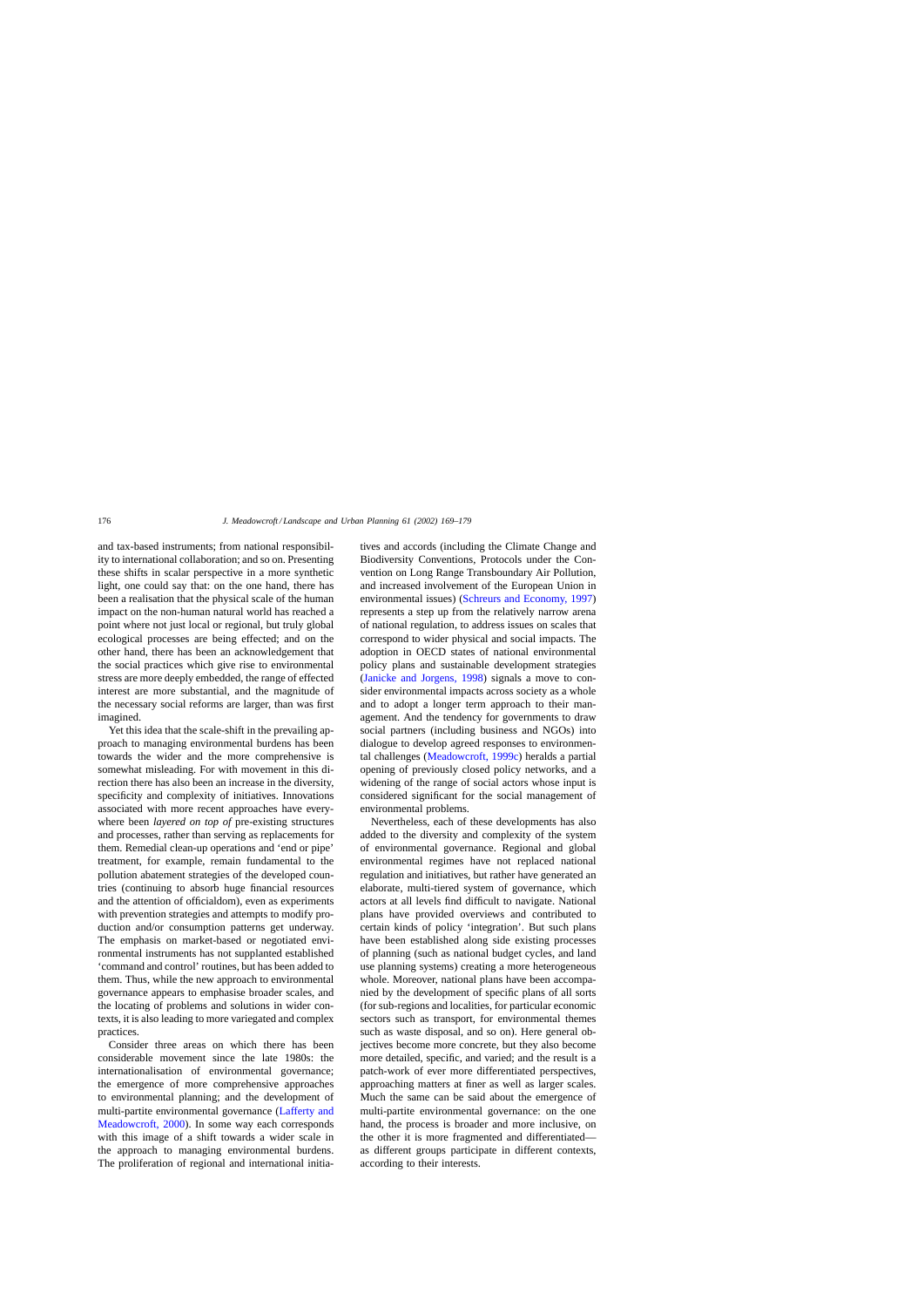#### **5. Conclusion**

[Section 2](#page-1-0) of this paper argued that scale is of ongoing concern in politics, while [Section 3](#page-3-0) emphasised the complexity of the physical and social scales implicated in the constitution and resolution of environmental problems. [Section 4](#page-6-0) discussed shifting perspectives on environmental problems in policy-making circles in the developed countries, and suggested that while issues are now conceptualised on broader scales, there has also been a marked increase in the complexity of the organisation of environmental governance. In the final part of this essay I would like to make some suggestions about what all this implies for the future of efforts to manage environmental burdens.

The first observation is that theoretical reflection and practical experience both indicate that there are limits to the extent to which it will prove possible to reconcile institutions concerned with environmental governance into a single hierarchy, or to implement a comprehensive and fully-integrated (spatially and temporally consistent) approach to managing environmental burdens. Despite continuing efforts to harmonise environmental regulation at the international level, and/or to prioritise and reconcile initiatives at the national level, patterns of environmental governance are likely to remain radically disjointed, with disparate sets of structures pre-occupied with impacts at varied and cross-cutting scales. This is not to deny the importance of efforts to attain coherence across policy domains, or to achieve coordination among different institutions. It is to argue that the extent to which issues and structures can be integrated within a single self-consistent frame will prove limited.

Thus, the image one sometimes encounters in the environmentalist literature of human communities settled tidily into 'eco-regions', arrayed on a hierarchy of increasing scales, where social interactions and environmental loadings coincide, is implausible. The patterns of economic, cultural and environmental interdependence in the modern world are simply too diverse, intricate, and rapidly changing to be disentangled in such a way. As the first section of this essay noted, politics *is already* predicated upon scales, and the existing temporal and spatial delimitations of political phenomena are not arbitrary. They result from long-term patterns of societal development; and while in a sense they are 'merely' social constructs, and contingent conditions undoubtedly played an important role in their constitution, they cannot simply be redrawn at will. Thus, the elaboration of modes of environmental governance must continually be reconciled with existing scalar modes of political life which have their roots in varied economic, social and cultural realities. Moreover, because the physical and social scale dimensions of environmental problems are so diverse, mutable, and complex, it is far from obvious which sorts of spatial or temporal 'eco-scales' should be privileged even if one had a free hand to remake the social world according to a new design. Thus, a fractured mosaic of institutions pre-occupied with different sorts of problems, manifest at different sorts of scales, could be expected to persist into the indefinite future.

The second observation (which is essentially a corollary of the first) is that while it may be important to establish new organisational frameworks to confront environmental problems whose scale dimensions are not adequately addressed by existing institutions, this does *not* mean that the new structures must be held up as replacements for the old. Indeed, the most effective response may often involve drawing representatives from pre-existing bodies into a context where a collaborative response to emergent issue can be constructed ([Meadowcroft, 1999a\)](#page-10-0). For example, if it becomes clear that a river catchment faces common problems, but the area cuts across existing administrative boundaries, then a new structure may be appropriate. Whatever the form adopted by such a trans-jurisdictional or inter-jurisdictional body, it would not displace all pre-existing governance structures. Inhabitants of a mountainous region who had come to appreciate the existence of shared concerns (say the pressures of tourism on the fragile terrain) might launch a new institutional frame to draw together communities divided by established political frontiers. But again, the 'old' political structures would still retain significance. Environmental loadings would in any case never *all* be coterminous with the new unit—the communities might, for example, be in different river catchments; and this is to say nothing of the continuing relevance of pre-existing political, economic, and cultural ties.

The third observation (which presents the first two in a more positive light) is to affirm the value for environmental management efforts of two sorts of pluralism. One—to which allusion has already been made—is an institutional pluralism, where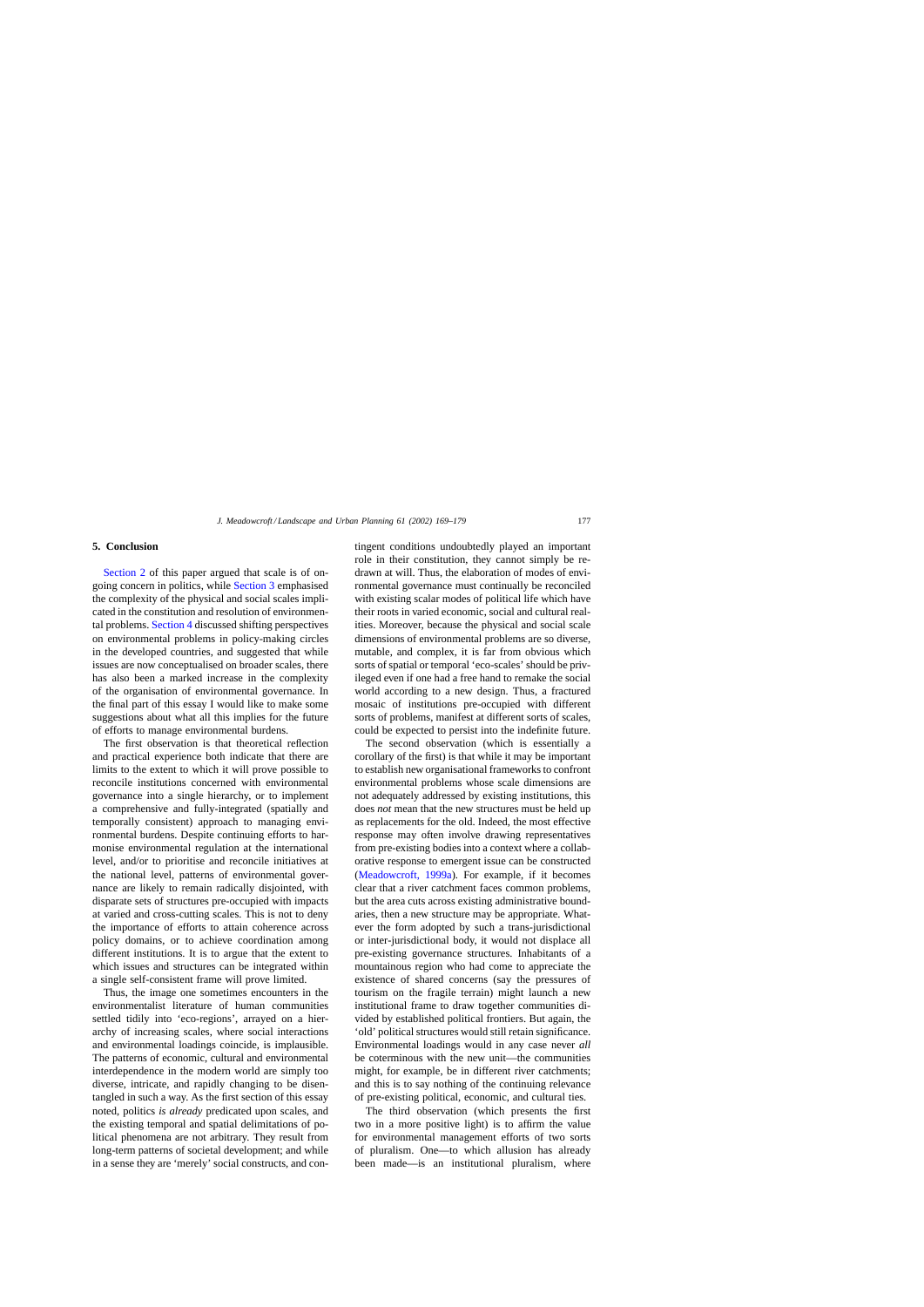many different sorts of structures, with different scale pre-occupations, are changed with responsibilities for environmental governance. The idea here is that a mosaic of institutions, with different and partially overlapping geographic and temporal loci, is best equipped to address effectively the complexity of environmental issues. If such arrangements appear 'untidy' and 'disjointed', so be it. For such a fractured institutional mosaic corresponds with the actual ('untidy' and 'disjointed') character of social–ecological interactions. Here redundancy, more or less continuous collision, and considerable fragmentation, are seen as virtues which reduce the risk that major issues will go unnoticed, or be subsumed in a mono-scalar perspective ([Meadowcroft, 1999b\).](#page-10-0)

But this 'pluralism of institutional frames' needs to be matched by another form of pluralism—a 'pluralism of participating groups'. In other words, while it is good to have a variety of public bodies responsible for environmental management over different sorts of physical areas and time frames, it is also necessary to have a great diversity of social organisations (representing many different kinds of interest) actively drawn in to the system of environmental governance. Why is a group-based pluralism so important? Because groups experience environmental problems in different ways, and by channelling group inputs into the governance structure, different perspectives and considerations can inform social decision-making processes ([Meadowcroft, 1999a\).](#page-10-0) The knowledge resources of dispersed actors are brought together to enhance policy formation. Moreover, by involving diverse groups in implementation the reach and legitimacy of governance structures can be enhanced. Of course, institutional fragmentation could be taken too far, and policy coherence sacrificed entirely. And group pluralism is not without a down side: unless carefully managed, group process can lead to polarisation or paralysis. Nevertheless, the perspective advocated here sees both sorts of pluralism as crucial if governance structures are to adapt to the diverse scales at which environmental management initiatives are required.

The fourth observation is that one should not be surprised that quite some time is required to develop sets of institutions to manage environmental burdens more effectively. Since 1970 progress in developing social institutions to manage environmental impacts has been rapid. But three decades is a rather short span in the life of states, even if it represents a substantial chunk in the life of an individual. Consider a comparison with the development of modern social welfare institutions. Welfare issues began to emerge on to the political agenda in the wake of the industrial revolution, yet it was not until the end of the 19th century that some states had begun to take practical steps to address issues such an unemployment or industrial injury. And it was not until after the Second World War that a comprehensive set of state-sponsored welfare institutions were fully established in developed nations. Thus, it took perhaps a century (give or take few decades) for the structures of the modern welfare state to emerge fully. It is plausible that a similar sort of span will be required to develop a more comprehensive response to issues raised by the increased scale of human impacts on the environment.

The final observation is perhaps the most obvious that we should anticipate continued innovation in approaches to environmental governance. Certainly the one constant over the past three decades has been change. And this is not only because institutional adjustment and social learning require time, but because we cannot anticipate that society will finally settle upon a permanently ideal combination of structures and protocols for managing the environment. In part this can be understood by returning to the welfare state analogy invoked above. Although we can say that it took a century for the modern welfare state to emerge, we cannot say that welfare institutions have reached any ultimate configuration. Changing economic and demographic circumstances, shifts in political perspectives and alliances, assure that debates about welfare issues continue to pre-occupy political leaders. Consensus is only relative. No doubt the same will prove true of environmental issues. But environmental challenges are if anything even more complex, because of their close interdependence with other socio-economic and cultural issues. Continuing economic development, and scientific and technological progress, are constantly extending the potential human impact on our surrounding. Each new substance or process, each shift in production and consumption regimes, has the potential to generate new (or to aggravate or recast old) environmental 'problems', with distinctive physical and social scale dimensions. This is not to imply that technological change can not also result in reduced environmental loading or improved